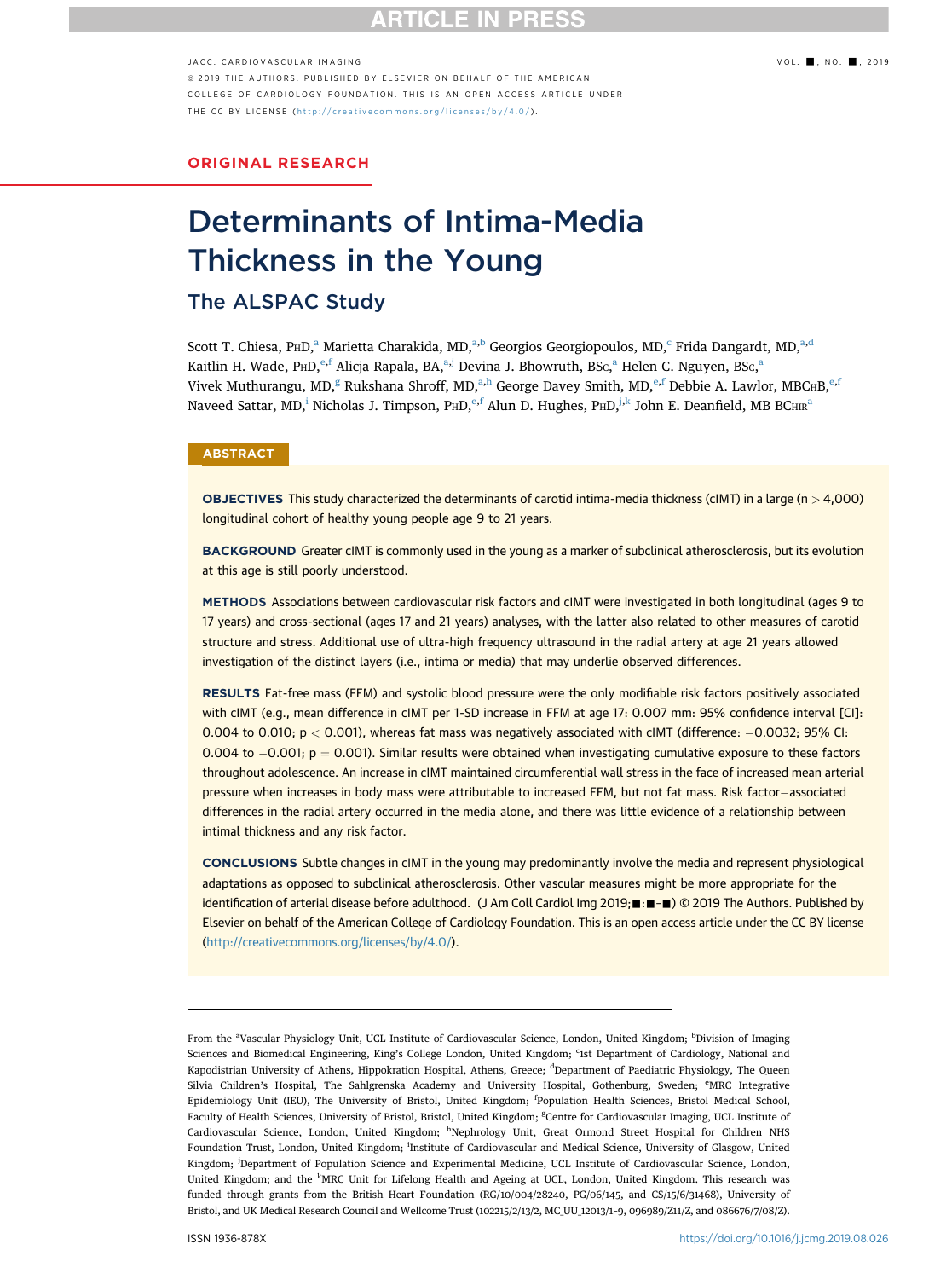**RTICLE IN PRESS** 

### ABBREVIATIONS AND ACRONYMS

BMI = body mass index

- BP = blood pressure
- CI = confidence intervals
- cIMT = common carotid artery intima-media thickness
- CVD = cardiovascular disease CWS = circumferential wall
- stress FFM = fat-free mass
- FM = fat mass
- LCGMM = latent class growth mixture modelling

UGFUS = ultra-high frequency ultrasound technology

Ifetime management of cardiovascular disease (CVD) risk factors is recognized as an important strategy for reducing future population burden of dislar disease (CVD) risk factors is recognized as an important strategy for reducing future population burden of disease ([1](#page-10-0)). In early life, the absence of clinical endpoints necessitates the use of intermediate cardiovascular phenotypes in population studies and clinical trials to understand the initiation and progression of early arterial disease and its response to interventions. Increased common carotid intima-media thickness (cIMT) is a well-established marker for future adverse CVD outcomes in older populations and certain clinical conditions ([2\)](#page-10-0) and is frequently also used in young population cohorts to link emerging CVD risk factors to the earliest development of subclinical atherosclerosis (3–[6\)](#page-10-0).

However, conventional cIMT is a composite measure of both intimal and medial layers and is therefore unable to determine whether changes in arterial wall thickness represent early atherosclerotic changes within the intimal layer, a remodeling response within the medial layer, or a combination of both. Although numerous studies have shown associations between well-established CV risk factors and cIMT ([7\)](#page-10-0), others have also reported associations with height, lean tissue mass, and vessel diameter (8–[10](#page-10-0)), which suggests that physiological remodeling due to increased body size or growth may account for at least some of the changes commonly attributed to subclinical disease. These factors may be particularly relevant in the young, when cumulative exposure to CVD risk factors is low and comorbidities that increase atherosclerotic risk are largely absent.

Advances in ultra-high frequency ultrasound technology (UHFUS) now permit the individual layers of the arterial wall to be studied in detail (11–[14](#page-10-0)). In an extensively phenotyped longitudinal cohort of healthy young people recruited to the ALSPAC (Avon Longitudinal Study of Parents and Children) trial, we combined this novel UHFUS technology in the radial artery with both cross-sectional and longitudinal analyses of cIMT to characterize the determinants of arterial wall changes in adolescence and young

adulthood, and related these changes to other measures of carotid artery structure and biomechanical stress to identify potential adaptive and maladaptive changes at this age.

### METHODS

COHORT DESCRIPTION. ALSPAC is a prospective birth cohort study investigating factors that influence normal childhood development and growth. The cohort and study design have been described in detail previously ([15,16\)](#page-10-0), and a brief description is provided in the [Supplemental Appendix.](https://doi.org/10.1016/j.jcmg.2019.08.026) Ethical approval for all aspects of this study was obtained from the ALSPAC Ethics and Law Committee and the Local Research Ethics Committee, and conformed to the Declaration of Helsinki. If the child was younger than age 16 years, informed written consent was obtained from the parent/guardian alongside assent from the child. When age 16 years or older, participants provided their own informed written consent.

STUDY DESIGN. Using a combination of both crosssectional and longitudinal analyses from an age range spanning childhood (9 years) to young adulthood (21 years), we used 3 separate approaches to characterize determinants of IMT in a large cohort of young people free from clinical disease.

In 5,215 adolescents (mean age: 18 years) attending the ALSPAC Teen Focus 4 Clinic (ALSPAC@17), we investigated cross-sectional relationships between a range of CV risk factors (body composition, blood pressure [BP], lipids, insulin, glucose, inflammatory markers, lifestyle behaviors, and socioeconomic circumstances) and cIMT. In addition, we explored how these differences in cIMT were related to other measures of structure and stress within the carotid artery (lumen diameter, IMT/lumen ratio, and vessel circumferential wall stress).

Based on findings from the cross-sectional analysis, we next used repeat measures of body composition and BP in 4,561 participants (collected on 2 to 5 occasions between the ages of 9 and 17 years) to determine the effect of their cumulative exposure throughout adolescence on cIMT at 17 years.

Finally, further detailed phenotyping in 436 participants recalled at age 21 years allowed us to:

Manuscript received July 8, 2019; revised manuscript received August 26, 2019, accepted August 28, 2019.

Dr. Deanfield was supported by the British Heart Fund. Dr. Timpson was supported by the University of Bristol NIHR Biomedical Research Centre (BRC-1215-20011) and the MRC Integrative Epidemiology Unit (MC\_UU\_12013/3). Drs. Davey Smith and Lawlor work in the Medical Research Council Integrative Epidemiology Unit at the University of Bristol, which is supported by the Medical Research Council (MC\_UU\_00011/1 and MC\_UU\_00011/6). Dr. Lawlor has received support from Medtronic and Roche Diagnostics. All other authors have reported that they have no relationships relevant to the contents of this paper to disclose.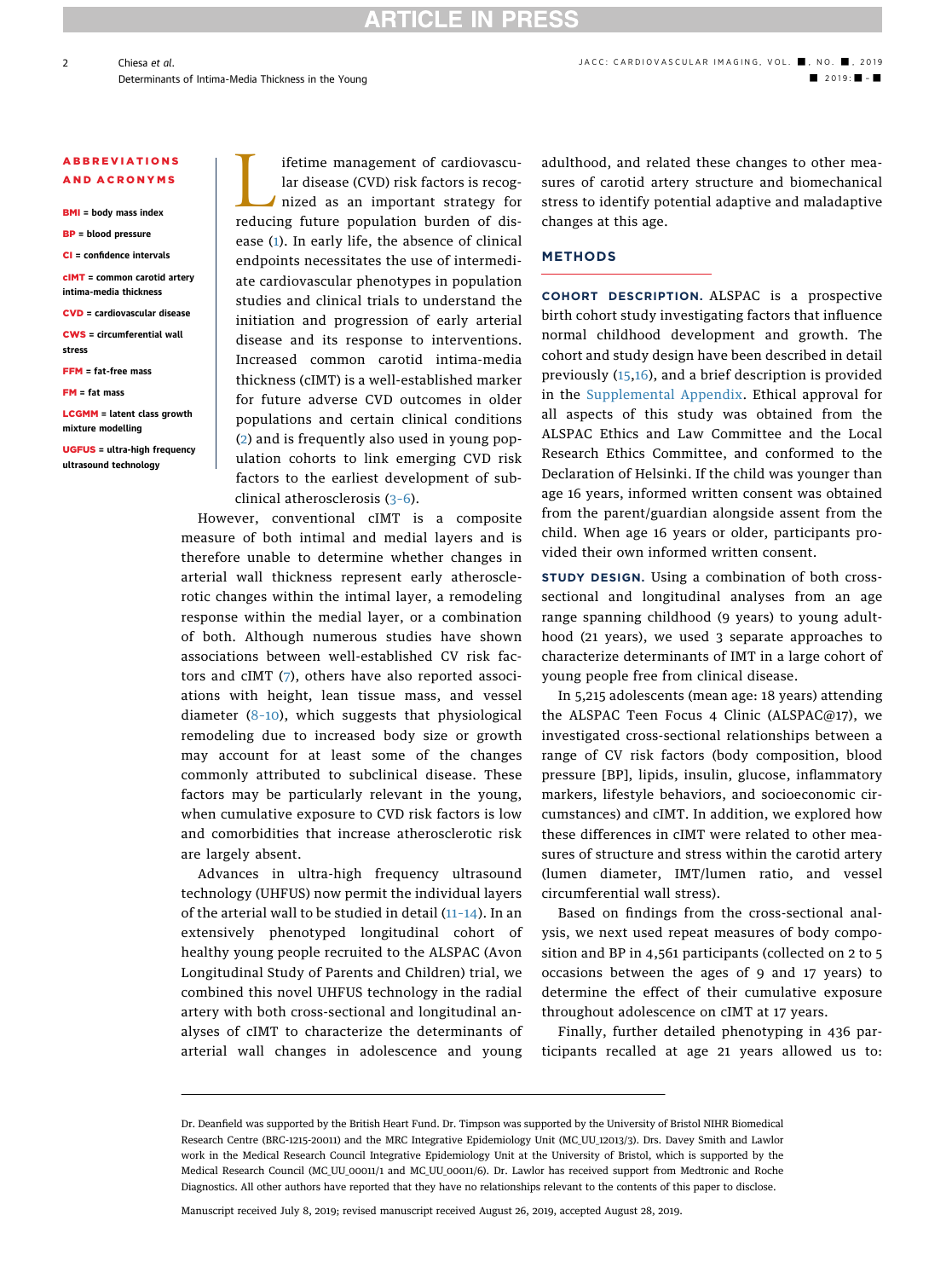1) assess whether increased duration of exposure to risk factors in young adulthood altered relationships seen in adolescence; and 2) use UHFUS in a subsample of these participants to investigate the contribution of intimal and medial layers to arterial changes. Details of this cohort have been described previously ([17](#page-10-0)), and a comparison of baseline characteristics between those who attended recall at age 21 years versus those who did not is shown in [Supplemental](https://doi.org/10.1016/j.jcmg.2019.08.026) [Table 1](https://doi.org/10.1016/j.jcmg.2019.08.026).

ARTERIAL PHENOTYPES. Carotid artery structure and stress using high-frequency ultrasound. Common carotid artery lumen diameter, cIMT, and IMT/lumen ratio at age 17 and 21 years were assessed by ultrasound using a linear 12-MHz transducer (Vivid7, GE Medical, Chicago, Illinois) [\(18\)](#page-10-0). Measurements were repeated for 3 different cardiac cycles and averaged. Interobserver variability for cIMT was assessed in a separate sample of 25 young adults (coefficient of variation: 4.4  $\pm$  2.2%). Lumen diameter was calculated as external vessel diameter:  $(2 \times cIMT)$ . Mean circumferential wall stress (CWS; kPa) was calculated as: (mean arterial pressure  $\times$  lumen diameter)/(2  $\times$ cIMT) ([19\)](#page-10-0).

Radial artery structure and stress using UHFUS. In a subsample of 172 participants (67% female) recruited at age 21 years, radial IMT and individual intimal and medial thicknesses were assessed by UHFUS using a linear MS700 30- to 70-MHz transducer (Vevo 2100, Fujifilm Visualsonics, Amsterdam, the Netherlands) with a scanning frequency of 50 MHz. Interobserver variability was assessed in a separate cohort of 10 young adults (coefficient of variation:  $8.6 \pm 3.7\%$  and  $8.5 \pm 5.4\%$  for radial IMT and medial thickness, respectively). Full details of the method and reproducibility were published elsewhere ([12\)](#page-10-0).

CARDIOVASCULAR RISK FACTORS. Body size and composition. At all ages, participant height (meters) was measured using a stadiometer (SECA 213, Birmingham, United Kingdom) and body mass (kilogram) using electronic weighing scales (Marsden M-110, Rotherham, United Kingdom). Body mass index (BMI) was calculated as body mass/height<sup>2</sup>. Body composition at ages 9, 11, 13, 15, and 17 years was assessed using a Lunar Prodigy DEXA scanner (GE Medical Systems, Madison, Wisconsin), whereas body composition at age 21 years was assessed using cardiac magnetic resonance (1.5T Avanto, Siemens Medical Solutions, New York, New York); details of both procedures were published previously ([20](#page-10-0),[21\)](#page-10-0). Fat-free mass (FFM) was calculated as body mass – fat mass (FM).

Blood pressure. BP was measured on up to 6 occasions between the ages of 9 and 21 years (details in the [Supplemental Appendix\)](https://doi.org/10.1016/j.jcmg.2019.08.026).

Metabolic risk factors. Blood samples (ALSPAC@17 fasting; ALSPAC@21 >4 to 6 h post-meal) were taken using standard procedures, immediately spun, separated, and frozen at -80 $\degree$ C. Lipid profile (low-density lipoprotein cholesterol, high-density lipoprotein cholesterol, and triglycerides), glucose, insulin, and C-reactive protein were measured as described previously ([22\)](#page-10-0).

Lifestyle risk factors. Socioeconomic class, smoking status, physical activity, dietary intake, and exposure to passive smoke exposure were included in analyses as potential confounders (details in the [Supplemental](https://doi.org/10.1016/j.jcmg.2019.08.026) [Appendix\)](https://doi.org/10.1016/j.jcmg.2019.08.026).

STATISTICAL ANALYSES. Continuous data were summarized as mean  $\pm$  SD or median (interquartile range) if skewed. In cross-sectional analyses at 17 and 21 years, multiple linear regression analyses were used to assess associations between a range of wellestablished CV risk factors and cIMT, and independent predictors were identified. All variables were converted to z-scores to allow comparisons between exposures. All multivariable models were inspected for collinearity and a variance inflation factor  $<$ 5 was chosen as the threshold for acceptance. Multiple imputations (20 imputed datasets) were used to account for missing variables before analyses. Details of missing data at ages 17 and 21 years are shown in [Supplemental Tables 2 and 3](https://doi.org/10.1016/j.jcmg.2019.08.026). To evaluate the effect of cumulative exposure to risk factors throughout adolescence and cIMT at age 17 years, we implemented latent class growth mixture modeling (LCGMM) analysis as previously described [\(23\)](#page-10-0). By LCGMM, we characterized discrete patterns of FFM, FM, and systolic BP alterations from age 9 to 17 years. One to 5 classes were tested in LCGMM models, and selection was based on log-likelihood and Bayes information criterion indexes as well as posterior classification probabilities. Random intercept and slope(s) variance models were used in LCGMM analysis to flexibly model between-subjects heterogeneity in longitudinal changes in variables of interest. Linear, quadratic, and cubic specifications for the within-subject response of FFM, FM, and systolic BP as a function of age were tested ([Supplemental](https://doi.org/10.1016/j.jcmg.2019.08.026) [Tables 4 to 6](https://doi.org/10.1016/j.jcmg.2019.08.026)). z-Scores were used to enhance numeric stability and minimize differences between sexes. To account for interindividual growth differences, repeated measures were indexed to height squared. To test the effect of differing body compositions on arterial structural remodeling, multiple regression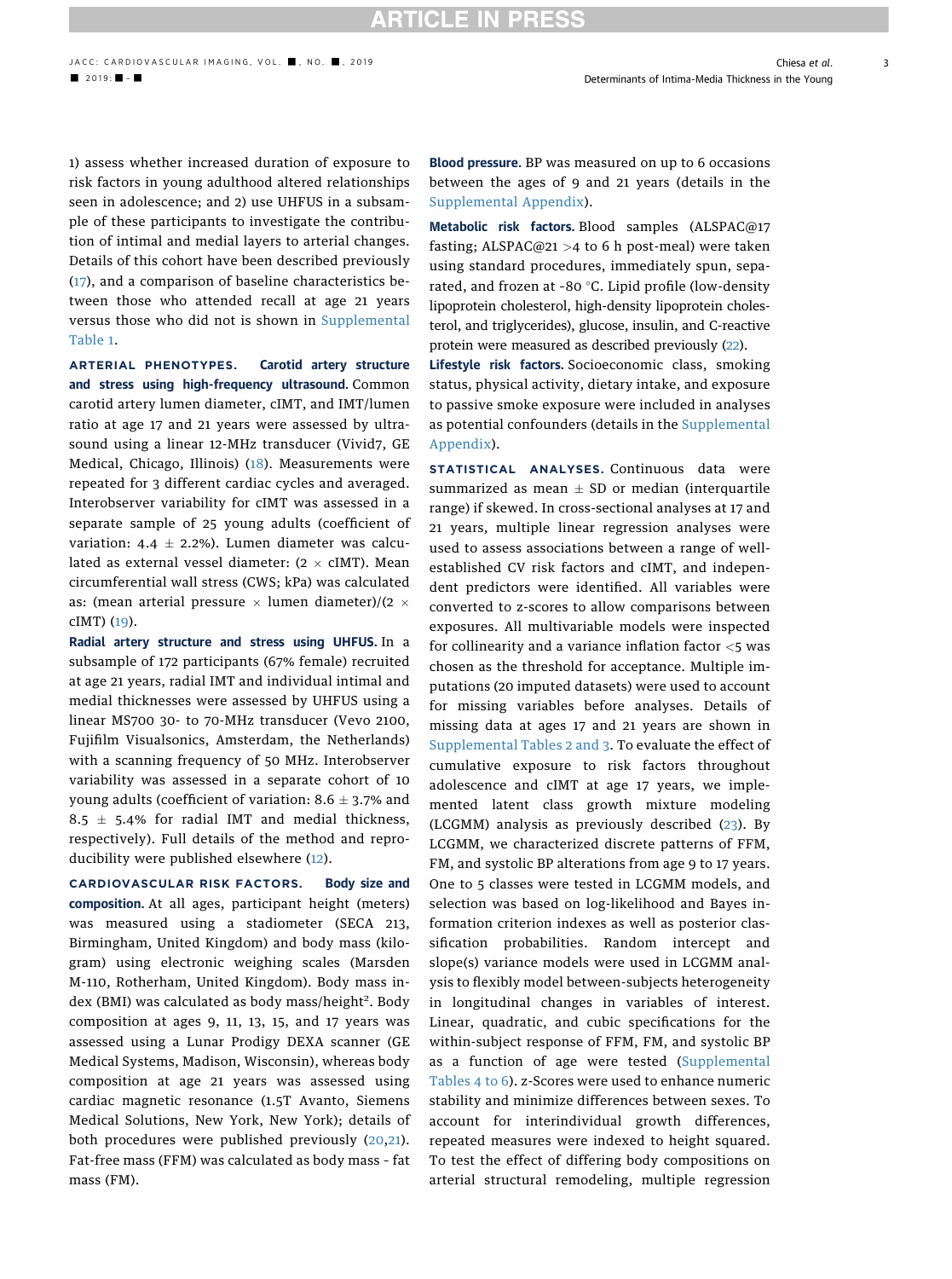TABLE 1

<span id="page-3-0"></span>

Mean  $\pm$  SD / Median (IQR)

| <b>TABLE 1 Participant Characteristics</b> |                           |                              |                           |                       |
|--------------------------------------------|---------------------------|------------------------------|---------------------------|-----------------------|
|                                            | <b>ALSPAC at 17 Years</b> |                              | <b>ALSPAC at 21 Years</b> |                       |
|                                            | n                         | Mean $\pm$ SD / Median (IQR) | n                         | Mean $\pm$ SD / Media |
| Age (yrs)                                  | 5,215                     | $17.8 \pm 0.4$               | 436                       | $20.9 \pm 1.0$        |
| Male/female (%)                            | 5.215                     | 44/56                        | 436                       | 34/66                 |
| Height (m)                                 | 5.068                     | $1.71 \pm 0.09$              | 436                       | $1.71 \pm 0.09$       |

| Height (m)                            | 5,068 | $1.71 \pm 0.09$   | 436 | $1.71 \pm 0.09$     |
|---------------------------------------|-------|-------------------|-----|---------------------|
| BMI $(kq/m2)$                         | 5,062 | 22.0 (20.1-24.6)  | 436 | 23.4 (20.7-26.5)    |
| Mass (kg)                             | 5,067 | 64.8 (57.4-73.9)  | 436 | 68.6 (59.2-80.3)    |
| FFM (kg)                              | 4,849 | 43.0 (37.2-54.1)  | 407 | 51.8 (45.6-62.2)    |
| $FM$ ( $kg$ )                         | 4,849 | 16.4 (10.7-23.4)  | 407 | $15.0(10.7-21.1)$   |
| SBP (mm Hq)                           | 4,658 | $116 \pm 10$      | 431 | $117 \pm 10$        |
| PP (mm Hg)                            | 4,658 | $52 \pm 9$        | 431 | $50 \pm 9$          |
| DBP (mm Hg)                           | 4,658 | $64 \pm 6$        | 431 | $67 \pm 7$          |
| MAP (mm Hg)                           | 4,658 | $81\pm8$          | 431 | $84 \pm 7$          |
| Carotid lumen diameter (mm)           | 4,543 | $6.11 \pm 0.40$   | 435 | $5.31 \pm 0.40$     |
| Carotid IMT (mm)                      | 4,619 | $0.48 \pm 0.04$   | 435 | $0.46 \pm 0.04$     |
| Radial lumen diameter (mm)            |       |                   | 172 | $1.88 \pm 0.37$     |
| Radial IMT (mm)                       |       |                   | 172 | $0.15 \pm 0.03$     |
| $MT$ (mm)                             |       |                   | 172 | $0.09 \pm 0.03$     |
| $IT$ (mm)                             |       |                   | 172 | $0.07 \pm 0.01$     |
| LDL-C (mmol/l)                        | 3,284 | $2.11 \pm 0.61$   | 384 | $1.85 \pm 0.73$     |
| HDL-C (mmol/l)                        | 3,284 | $1.27 \pm 0.30$   | 384 | $1.03 \pm 0.35$     |
| Triglycerides (mmol/l)                | 3,284 | $0.75(0.60-0.98)$ | 384 | $0.67(0.49 - 0.91)$ |
| Glucose (mmol/l)                      | 3,284 | $5.00(4.76-5.25)$ | 385 | $3.80(3.35-4.17)$   |
| Insulin $(\mu U/ml)$                  | 3,230 | 6.77 (4.89-9.85)  | 385 | 7.27 (5.30-10.45)   |
| CRP (mg/l)                            | 3,284 | $0.55(0.28-1.35)$ | 378 | $0.77(0.30-2.09)$   |
| Smoking status (% ever smoked)        | 4,191 | 48.8              | 423 | 18.2                |
| Passive smoke exposure (% $>1$ h day) | 3,423 | 44                |     |                     |
| Daily dietary intake (kcal)           | 4,561 | $2,238 \pm 189$   | -   |                     |
| Physical activity                     |       |                   |     |                     |
| Counts/min                            | 1,943 | $479 \pm 178$     |     |                     |
| % $<$ 2 $\times$ weeks                |       |                   | 436 | 43.1                |
| Highest household social class        | 4,336 |                   | 392 |                     |
| T                                     | 178   | 4.1               | 26  | 6.6                 |
| Ш                                     | 1,076 | 24.8              | 122 | 31.1                |
| III (non-manual)                      | 1,155 | 26.6              | 112 | 28.6                |
| III (manual)                          | 1,155 | 26.6              | 88  | 22.4                |
| IV                                    | 607   | 14.0              | 36  | 9.2                 |
| V                                     | 1,60  | 3.7               | 6   | 1.5                 |
|                                       |       |                   |     |                     |

 $ALSPAC =$  Avon Longitudinal Study of Parents and Children; BMI = body mass index; CRP = C-reactive protein; DBP = diastolic blood pressure; FFM = fat-free mass; FM = fat mass; HDL-C = high-density lipoprotein cholesterol; IMT = intima-media thickness; IT = intima thickness; LDL-C = low-density lipoprotein cholesterol; MAP = mean arterial  $pressure; MT = media thickness; SBP = systolic blood pressure.$ 

models were used to relate different ratios of FFM and FM to lumen diameter, cIMT, IMT/lumen ratio, and vessel CWS. Quartiles of FFM were assessed against each dependent variable while adjusting for FM and all other covariates, and then repeated using quartiles of FM. All analyses at age 21 years included additional adjustment for genetic recall groups due to the recall-by-genotype design of this sample, as described in detail elsewhere [\(17\)](#page-10-0). Cross-sectional analyses were conducted using SPSS (version 22, IBM, Armonk, New York) or Stata (version 15, Stata-Corp, College Station, Texas). The "lcmm" package in RStudio (version 1.1.414, Boston, Massachusetts) was used in LCGMM analysis. All tests were 2-sided. A priori, we planned to draw conclusions based on effect estimates and their confidence intervals [CIs], rather than statistical tests using an arbitrary p value cutoff. For example, given 2 effects with the same point estimate—one with narrow CIs, the other with wider CIs that may even include the null—we described both as showing the same effect. However, one is more imprecisely estimated and should be treated with more caution until replicated in a larger sample. The use of "positive" and "inverse" throughout the text refer to directional association rather than clinical implication.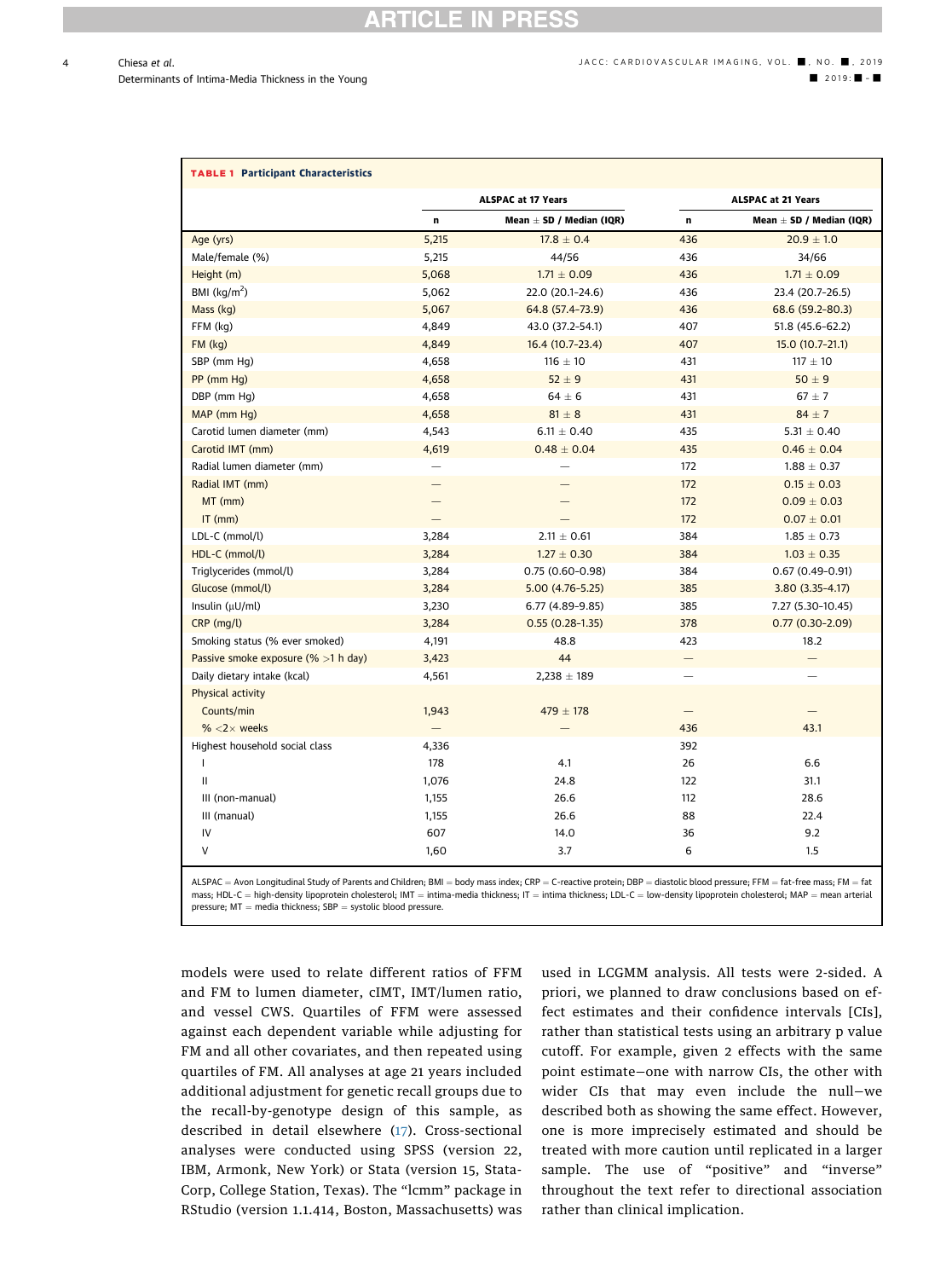### <span id="page-4-0"></span>RESULTS

PARTICIPANT CHARACTERISTICS. Participants in ALSPAC@17 were mean age of 17.8  $\pm$  0.4 years and were 56% female, whereas those in ALSPAC@21 were on average 20.9  $\pm$  1.0 years of age and 66% female. Other characteristics are shown in [Table 1](#page-3-0).

CROSS-SECTIONAL ASSOCIATIONS BETWEEN CV RISK FACTORS AND cIMT. At age 17 years, FFM (mean difference in cIMT per 1-SD increase in exposure: 0.009 mm [95% CI: 0.008 to 0.010]; systolic BP difference: 0.007 mm [95% CI: 0.006 to 0.009]; physical activity level difference: 0.007 mm [95% CI: 0.005 to 0.008]; and dietary intake difference: 0.002 mm [95% CI: 0.004 to 0.006]) was found to be the modifiable risk factor positively correlated with cIMT, whereas FM (difference:  $-0.003$  mm; 95% CI:  $-0.004$  to  $-0.002$ ) and C-reactive protein (difference:  $-0.002$  mm; 95% CI:  $-0.004$  to  $-0.001$ ) were found to be negatively correlated (Table 2). Positive relationships were also seen for the nonmodifiable risk factors of male sex and height (Table 2). In a multivariable regression model that incorporated all significant univariate predictors, only male sex, FFM, and systolic BP remained positively associated with cIMT, whereas FM remained negatively associated (Table 2). Regression models conducted without multiple imputation were consistent with these findings ([Supplemental Table 7\)](https://doi.org/10.1016/j.jcmg.2019.08.026). Results from the recall cohort at age 21 years (both in the cohort as a whole and in the subset with only UHFUS measures) showed similar effect sizes as those observed at age 17 years, albeit with wider 95% CIs due to the limited numbers of participants ([Supplemental Table 8\)](https://doi.org/10.1016/j.jcmg.2019.08.026).

CUMULATIVE EXPOSURE TO CV RISK FACTORS THROUGHOUT ADOLESCENCE AND cIMT. Based on the strong positive relationships between FFM and systolic BP with cIMT, and the negative relationship between FM and cIMT, longitudinal analyses were used to test relationships between cumulative exposure to these risk factors throughout adolescence and cIMT at age 17 years. To assess the impact of increased lean mass per se versus that of altering adiposity levels per se, 3 distinct trajectories of FFM and FM were identified by LCGMM analysis ([Supple](https://doi.org/10.1016/j.jcmg.2019.08.026)[mental Figures 1 and 2](https://doi.org/10.1016/j.jcmg.2019.08.026)). For FFM, most participants were classified as low exposure ( $n = 2,134$ ), whereas the remaining participants were middle ( $n = 514$ ) and high exposure ( $n = 1,913$ ), respectively. Similarly, for FM changes, participants were classified as low  $(n = 905)$ , middle  $(n = 2,250)$ , and high exposures  $(n = 1,406)$ . In fully adjusted models, including the

| Between Cardiovascular Risk Factors and cIMT at Age 17 Years |                                                                             |            |  |  |  |
|--------------------------------------------------------------|-----------------------------------------------------------------------------|------------|--|--|--|
|                                                              | Mean Change in cIMT (mm)<br>per 1-SD Increase in Exposure Variable (95% CI) | p Value    |  |  |  |
| Univariate predictors                                        |                                                                             |            |  |  |  |
| Age                                                          | $-0.001$ ( $-0.02$ to 0.001)                                                | 0.486      |  |  |  |
| Height                                                       | 0.008 (0.006 to 0.009)                                                      | ${<}0.001$ |  |  |  |
| Male                                                         | 0.007 (0.006 to 0.009)                                                      | < 0.001    |  |  |  |
| FFM                                                          | 0.009 (0.008 to 0.010)                                                      | < 0.001    |  |  |  |
| <b>FM</b>                                                    | $-0.003$ ( $-0.004$ to $-0.002$ )                                           | < 0.001    |  |  |  |
| SBP                                                          | 0.007 (0.006 to 0.009)                                                      | < 0.001    |  |  |  |
| <b>DBP</b>                                                   | $-0.001$ ( $-0.002$ to $-0.000$ )                                           | 0.166      |  |  |  |
| LDL-C                                                        | $0.000 (-0.002 \text{ to } 0.001)$                                          | 0.629      |  |  |  |
| HDL-C                                                        | $-0.001$ ( $-0.003$ to 0.002)                                               | 0.575      |  |  |  |
| Triglycerides                                                | $-0.001$ ( $-0.003$ to 0.001)                                               | 0.306      |  |  |  |
| Glucose                                                      | $0.001 (-0.001$ to $0.003)$                                                 | 0.392      |  |  |  |
| Insulin                                                      | $0.000 (-0.002$ to $0.002)$                                                 | 0.920      |  |  |  |
| <b>CRP</b>                                                   | $-0.002$ ( $-0.004$ to $-0.001$ )                                           | 0.010      |  |  |  |
| Smoking (ever)                                               | $0.000 (-0.003$ to $0.003)$                                                 | 0.835      |  |  |  |
| Physical activity                                            | 0.007 (0.005 to 0.008)                                                      | < 0.001    |  |  |  |
| Dietary intake                                               | 0.004 (0.002 to 0.006)                                                      | 0.002      |  |  |  |
| Multivariable model                                          |                                                                             |            |  |  |  |
| Male                                                         | 0.004 (0.002 to 0.007)                                                      | 0.002      |  |  |  |
| Height                                                       | 0.002 (0.000 to 0.004)                                                      | 0.096      |  |  |  |
| FFM                                                          | 0.007 (0.004 to 0.010)                                                      | < 0.001    |  |  |  |
| FM                                                           | $-0.003$ ( $-0.004$ to $-0.001$ )                                           | 0.001      |  |  |  |
| <b>SBP</b>                                                   | 0.005 (0.004 to 0.008)                                                      | ${<}0.001$ |  |  |  |
| <b>CRP</b>                                                   | $-0.002$ ( $-0.003$ to 0.000)                                               | 0.114      |  |  |  |
| Physical activity                                            | $0.000 (-0.002$ to $0.002)$                                                 | 0.980      |  |  |  |
| Dietary intake                                               | $0.002$ (-0.001 to 0.004)                                                   | 0.216      |  |  |  |
|                                                              | Multiple imputation was used to account for missing variables of interest.  |            |  |  |  |

TABLE 2 Multivariable Linear Regression Analysis Identifying Independent Associations

 $CI = confidence$  interval;  $cIMT = carotid$  intima-media thickness; other abbreviations as in [Table 1](#page-3-0).

aforementioned, covariates plus socioeconomic status, physical activity, smoking, exposure to secondhand smoke, and dietary intake, high exposure to FFM throughout adolescence was associated with greater cIMT at 17 years (mean difference in cIMT between low- and high-exposure groups: 0.008 mm; 95% CI: 0.002 to 0.015;  $p = 0.010$ ) ([Table 3](#page-5-0)). No interaction between sex and FFM exposure on cIMT at 17 years was observed ( $p = 0.245$ ). By levels of adiposity, participants with the highest FM exposure (i.e., fattest participants) were found to have lower  $cIMT$  at 17 years (difference:  $-0.005$  mm; 95% CI:  $-0.010$  to 0.000;  $p = 0.037$ ). In addition to cumulative exposures to different body compositions, 3 groups of cumulative exposure to systolic BP were also identified as follows: low  $(n = 3,580)$ , middle (n = 556), and high systolic BP (n = 421) ([Supplemental Figure 3](https://doi.org/10.1016/j.jcmg.2019.08.026)). Having high systolic BP across adolescence was associated with increased cIMT at 17 years (mean difference in cIMT in highexposure group compared with low-exposure group: 0.007 mm; 95% CI: 0.001 to 0.012;  $p = 0.017$ ).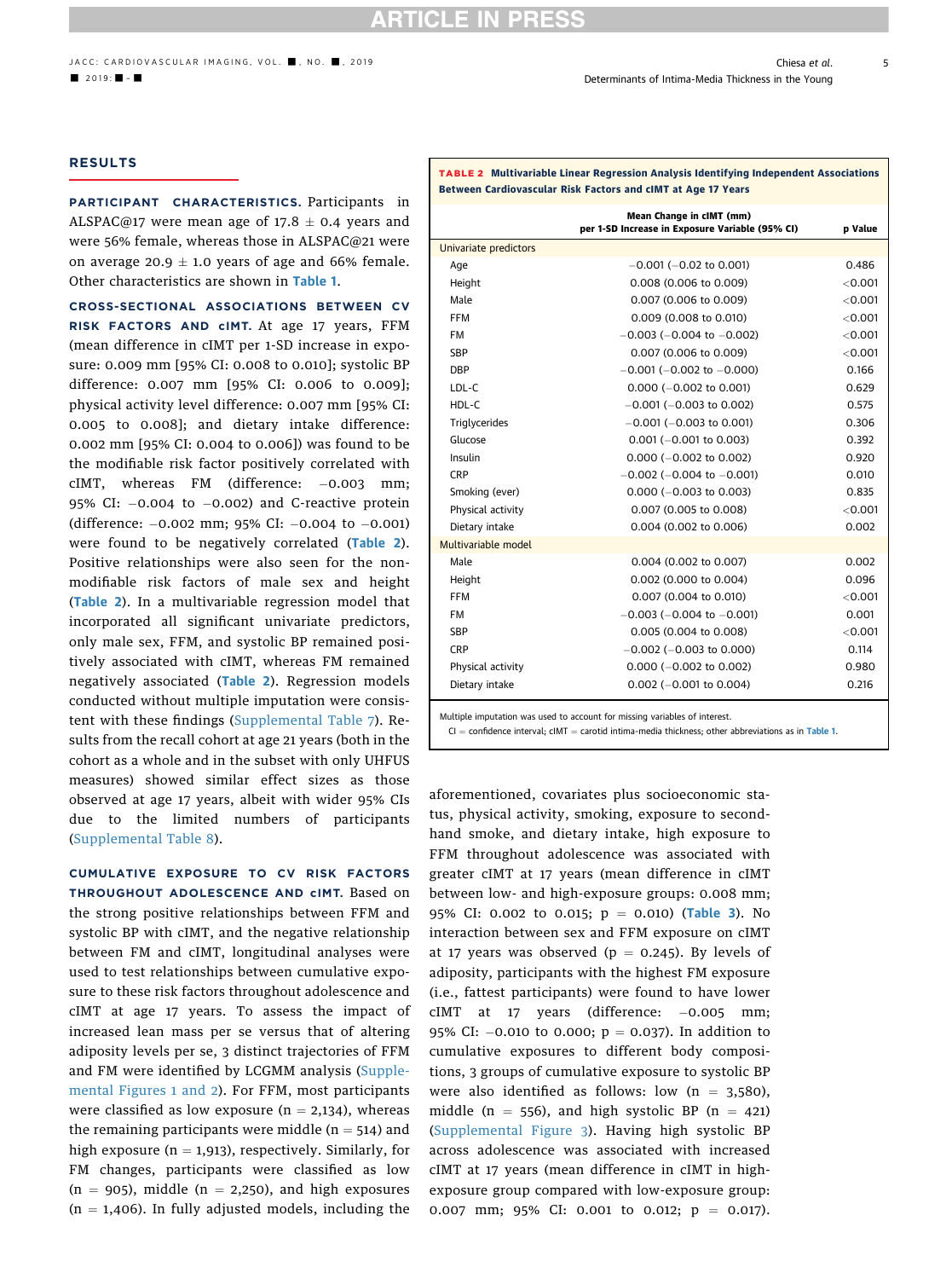<span id="page-5-0"></span>

| Longitudinal Exposure to Differing Body Compositions and SBP Throughout Adolescence and cIMT at Age 17 Years<br><b>TABLE 3</b> |                               |         |                                   |         |                               |         |  |  |
|--------------------------------------------------------------------------------------------------------------------------------|-------------------------------|---------|-----------------------------------|---------|-------------------------------|---------|--|--|
|                                                                                                                                | Model 1                       |         |                                   | Model 2 |                               | Model 3 |  |  |
|                                                                                                                                | Effect Estimate (95% CI)      | p Value | Effect Estimate (95% CI)          | p Value | Effect Estimate (95% CI)      | p Value |  |  |
| <b>Absolute FFM</b>                                                                                                            |                               |         |                                   |         |                               |         |  |  |
| Low                                                                                                                            | Reference                     |         | Reference                         |         | Reference                     |         |  |  |
| Middle                                                                                                                         | $0.002 (-0.002, 0.006)$       | 0.351   | $0.002$ (-0.002 to 0.006)         | 0.370   | $0.001 (-0.004$ to $0.007)$   | 0.629   |  |  |
| High                                                                                                                           | 0.014 (0.011 to 0.017)        | < 0.001 | $0.008$ (0.002 to 0.013)          | 0.006   | 0.008 (0.002 to 0.015)        | 0.010   |  |  |
| Absolute FM                                                                                                                    |                               |         |                                   |         |                               |         |  |  |
| Low                                                                                                                            | Reference                     |         | Reference                         |         | Reference                     |         |  |  |
| Middle                                                                                                                         | $-0.001$ ( $-0.004$ to 0.002) | 0.642   | $-0.004$ ( $-0.001$ to $-0.007$ ) | 0.015   | $-0.003$ ( $-0.007$ to 0.000) | 0.068   |  |  |
| High                                                                                                                           | $-0.010$ ( $-0.014$ to 0.006) | < 0.001 | $-0.005$ ( $-0.010$ to $-0.001$ ) | 0.014   | $-0.005$ ( $-0.010$ to 0.000) | 0.037   |  |  |
| <b>SBP</b>                                                                                                                     |                               |         |                                   |         |                               |         |  |  |
| Low                                                                                                                            | Reference                     |         | Reference                         |         | Reference                     |         |  |  |
| Middle                                                                                                                         | 0.011(0.007, 0.015)           | < 0.001 | 0.004(0.001, 0.008)               | 0.043   | $0.004 (-0.001$ to 0.009)     | 0.100   |  |  |
| High                                                                                                                           | 0.008(0.003, 0.013)           | 0.001   | 0.007(0.002, 0.012)               | 0.003   | 0.007 (0.001 to 0.012)        | 0.017   |  |  |
|                                                                                                                                |                               |         |                                   |         |                               |         |  |  |

FFM and FM were indexed to height squared to account for growth throughout adolescence. Model 1; Unadjusted. Model 2: Model 1 + adjustments for sex, height, SBP, LDL-C, and CRP. Model 3: Model 2 + adjustments for socioeconomic class, physical activity, smoking, exposure to passive smoking, and dietary intake. Absolute FFM model also adjusted for FM; absolute FM model for FFM; and SBP model for both FFM and FM. SBP trajectories were not adjusted for SBP at 17 years.

Abbreviations as in [Tables 1](#page-3-0) and [2](#page-4-0).

Findings from regression models without imputation for missing values were consistent with these results ([Supplemental Table 9](https://doi.org/10.1016/j.jcmg.2019.08.026)).

CROSS-SECTIONAL ASSOCIATIONS BETWEEN BODY COMPOSITION AND CAROTID ARTERY STRUCTURE AND STRESS. Due to the opposite associations observed for FFM (positive) and FM (negative) with cIMT, we assessed differences in carotid artery remodeling with increasing FFM (i.e., growth), or with increased FM (i.e., adiposity). Growth was associated with equivalent increases in both cIMT and lumen diameter, which resulted in an unchanged IMT/lumen ratio and a preserved vessel CWS in the face of increased mean arterial pressure. In contrast, increasing adiposity was associated with an increased carotid lumen diameter, but a reduced cIMT, which resulted in a reduced IMT/lumen ratio and progressively increased CWS as levels of FM and mean arte-rial pressure increased ([Figure 1](#page-6-0)). Similar results were observed at age 21 years, with elevated levels of FFM associated with similar increases in lumen diameter and cIMT, and therefore, preserved CWS, whereas increased FM showed a trend for increased lumen diameter, decreased IMT, and a progressive increase in CWS ([Supplemental Figure 4\)](https://doi.org/10.1016/j.jcmg.2019.08.026).

ASSOCIATIONS BETWEEN CV RISK FACTORS AND INDIVIDUAL INTIMAL AND MEDIAL LAYERS WITHIN THE RADIAL ARTERY. Radial IMT at age 21 years showed similar relationships to FFM and FM as those observed for cIMT at both 17 and 21 years ([Supplemental Figure 5](https://doi.org/10.1016/j.jcmg.2019.08.026)). When assessing the impact of growth and adiposity on intimal and medial layers separately, increases in radial IMT were attributable to an increase in media thickness, with intimal thickness unchanged in relation to growth ([Supplemental Figure 6\)](https://doi.org/10.1016/j.jcmg.2019.08.026). Similar to cIMT at this age, we found little evidence of a relationship between increased adiposity and thickening in either the medial or intimal layer ([Supplemental Figure 6](https://doi.org/10.1016/j.jcmg.2019.08.026)). In models adjusted for age, sex, and height, media thickness was found to be associated with changes in body composition (FFM and FM) and BP (systolic BP and diastolic BP) ([Figure 2](#page-7-0)). In contrast to findings in the medial layer, we did not observe any evidence of a relationship between any measure of body composition (FFM or FM), BP, lipids (low-density lipoprotein cholesterol, high-density lipoprotein cholesterol, triglycerides), glucose homeostasis (glucose, insulin), or inflammatory (C-reactive protein) risk factors with intima thickness ([Figure 2](#page-7-0)).

### **DISCUSSION**

Our study suggested that subtle differences in cIMT commonly observed in adolescents and young adults are likely to represent arterial remodeling in response to increased levels of FFM and BP, rather than being an early marker of intimal disease. A number of findings supported this hypothesis. First, we showed that increases in FFM were independently associated with increases in both carotid cIMT and lumen diameter, thereby maintaining the arterial IMT/ lumen ratio and CWS despite increases in BP and vessel diameter. Second, using longitudinal measures of body composition collected between the ages of 10 and 17 years, we found that those with the highest cumulative exposure to FFM and systolic BP throughout adolescence had the greatest cIMT at age 17 years, whereas those with the highest relative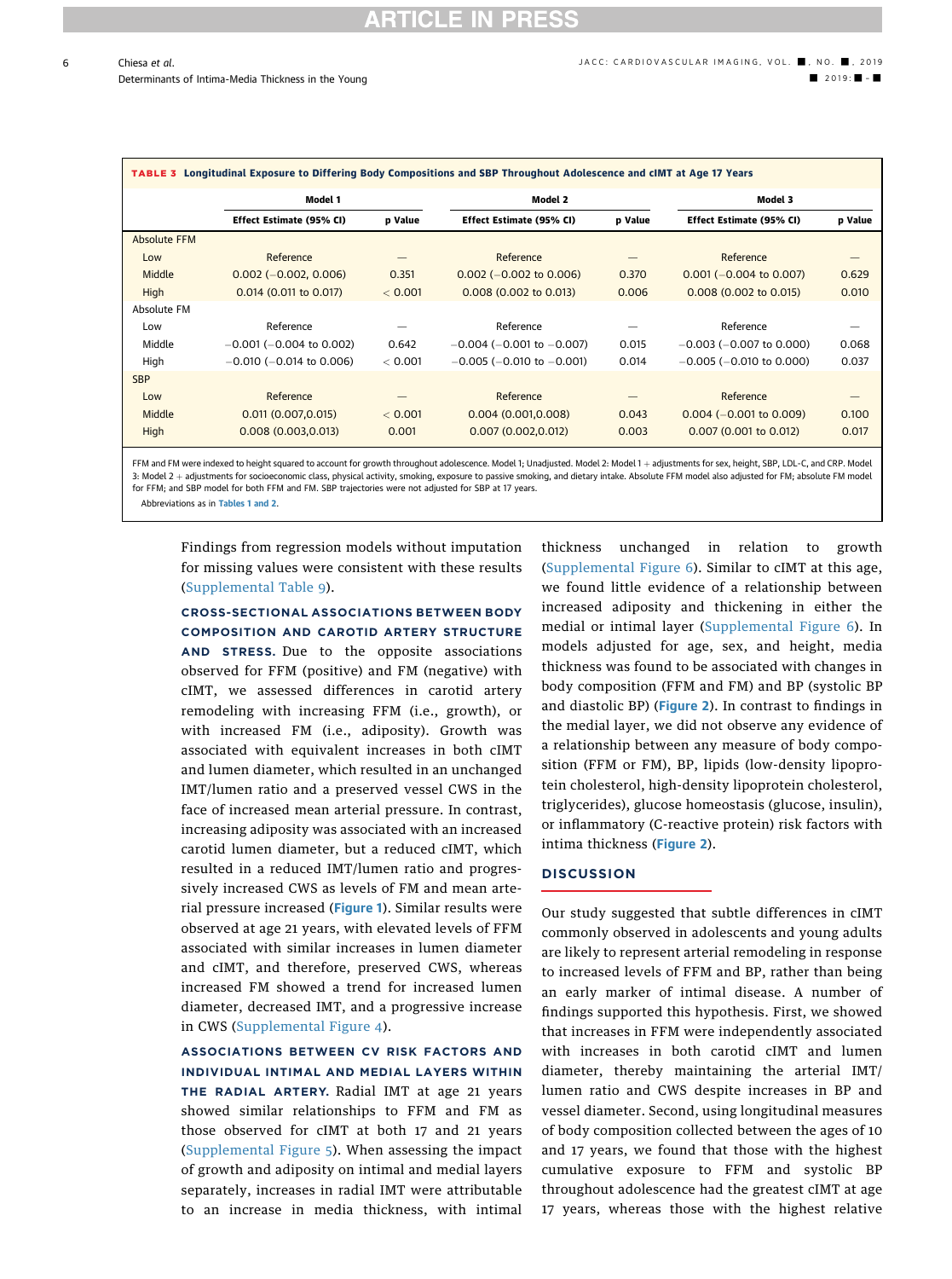### RT **ICLE**

<span id="page-6-0"></span>

Relationship between changes in body mass due to increasing fat-free mass (FFM) (pink) or fat mass (FM) (green) and carotid structure and wall stress at age 17 years. All models adjusted for age, sex, and height. The p value is for linear trend. Error bars denote 95% confidence intervals (CIs).  $CWS =$  circumferential wall stress; IMT  $=$  intima-media thickness.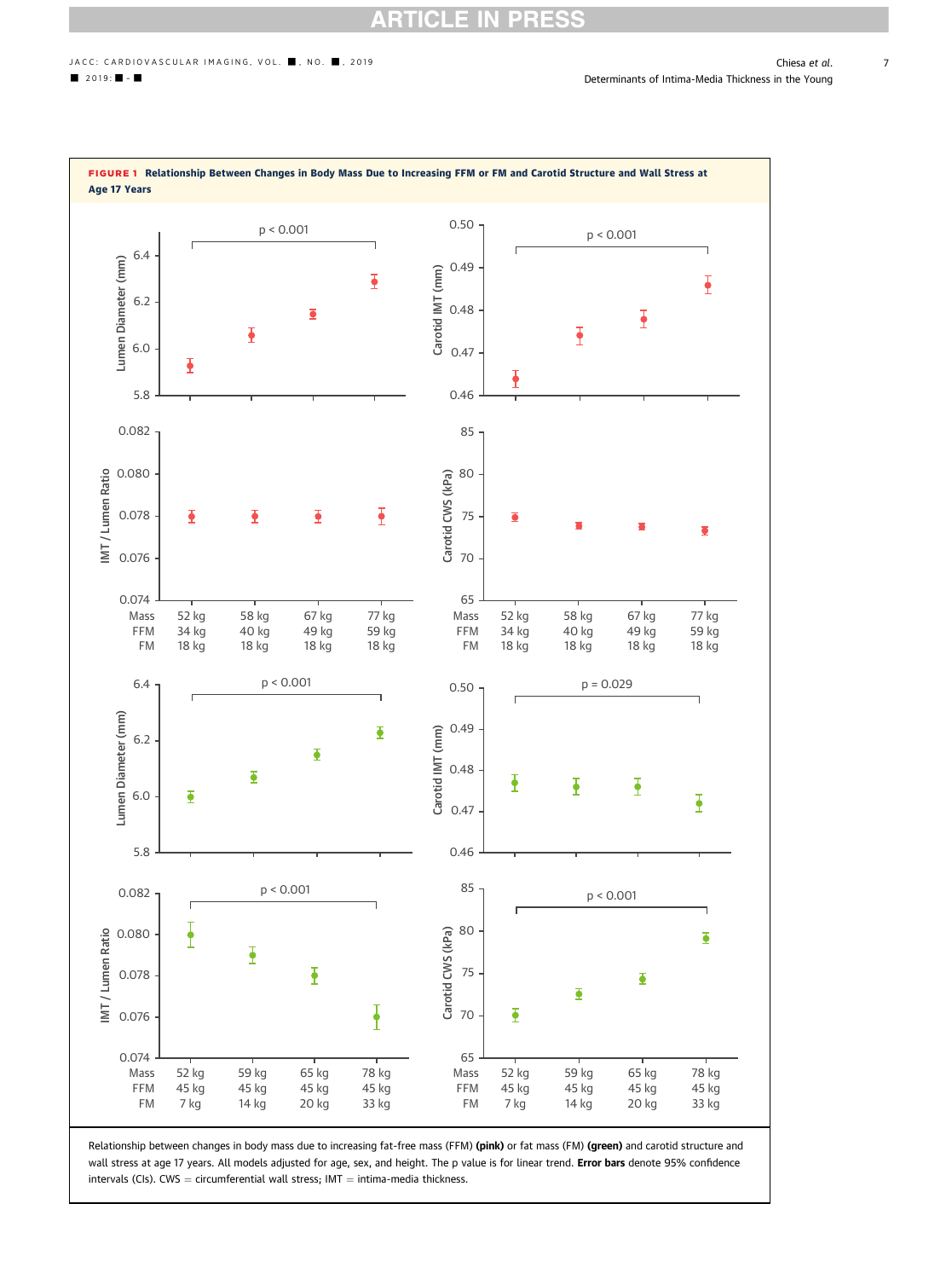**RTICLE IN PRESS** 

<span id="page-7-0"></span>

adiposity (i.e., highest absolute FM) displayed the opposite. Finally, using novel UHFUS technology, we demonstrated that FFM-related changes in cIMT were mirrored in the radial artery. These changes occurred in the medial layer alone and were associated with body composition and BP. We also found little evidence of an association between intimal thickness and any measured CV risk factor.

cIMT is a well-established risk marker for atherosclerosis-although its use is not recommended in clinical guidelines for risk stratification-has been shown to predict future cardiovascular events independently of traditional risk factors in adults ([2,23,24\)](#page-10-0). Due to a lack of clinical events in the young, studies in children and adolescents, such as a recent study in metabolically healthy and unhealthy individuals ages 6 to 17 years of age ([25](#page-10-0)), commonly use cIMT as a surrogate endpoint linking early CVD risk factor exposure to subclinical atherosclerotic disease (3–[6,26](#page-10-0)). However, whether cIMT truly reflects the earliest indication of intimal disease or is largely a reflection of other growth-related changes in arterial morphology, has never been rigorously investigated. Using a large and extensively phenotyped longitudinal cohort, we showed in both cross-sectional and prospective analyses that higher FFM was the predominant factor that explained the subtle increases in cIMT in young adulthood. These findings supported recently published work that related body composition to numerous subclinical markers of disease in the Southampton Women's Study, in which the lean mass index, but not the FM index, was found to predict cIMT in healthy 8- to 9-year-old children [\(10\)](#page-10-0), as well as in a number of smaller adult studies, where FFM was found to explain much of the obesity-related variance in cIMT  $(8,9)$  $(8,9)$  $(8,9)$ . Increases in FFM in the present study were found to be positively associated with both carotid lumen diameter and cIMT, which resulted in the maintenance of the IMT/lumen ratio and a preservation of vessel CWS when increases in body mass consisted of lean tissues. Use of UHFUS in the radial artery identified these changes as being confined to the medial layer of the vessel wall alone. This suggested that subtle changes in cIMT often attributed to excess adiposity in the young were likely to represent an anatomical remodeling response to an underlying accumulation of FFM and an increase in SBP, rather than the development of intimal disease in relation to excess FM and its associated cardiometabolic risk factors.

The relationship between FFM and cIMT at this age is likely partially mediated by increases in systolic BP that accompany accumulation of FFM. It is wellestablished that the high metabolic demands of lean tissue accumulation necessitate a chronic increase in blood flow. This requirement is met through stroke volume-driven increases in cardiac output  $(17)$  $(17)$ , which, in turn elevates BP. Previous research in adults [\(26](#page-10-0),[27](#page-10-0)) showed systolic BP to be the component of BP most strongly associated with cIMT. We replicated this observation in young people and expanded on it by identifying the medial layer as the site of thickening when FFM increases at this age. In contrast to FFM, neither FM nor its related CV risk factors (diastolic BP, lipids, glucose) were associated with vessel wall thickening once FFM was accounted for, with increasing FM levels instead associated with decreased cIMT at age 17 years. Consequently, participants with greater levels of adiposity had progressive increases in vessel CWS as both diameter and MAP were increased and wall thickness was decreased. Although not tested in this study, this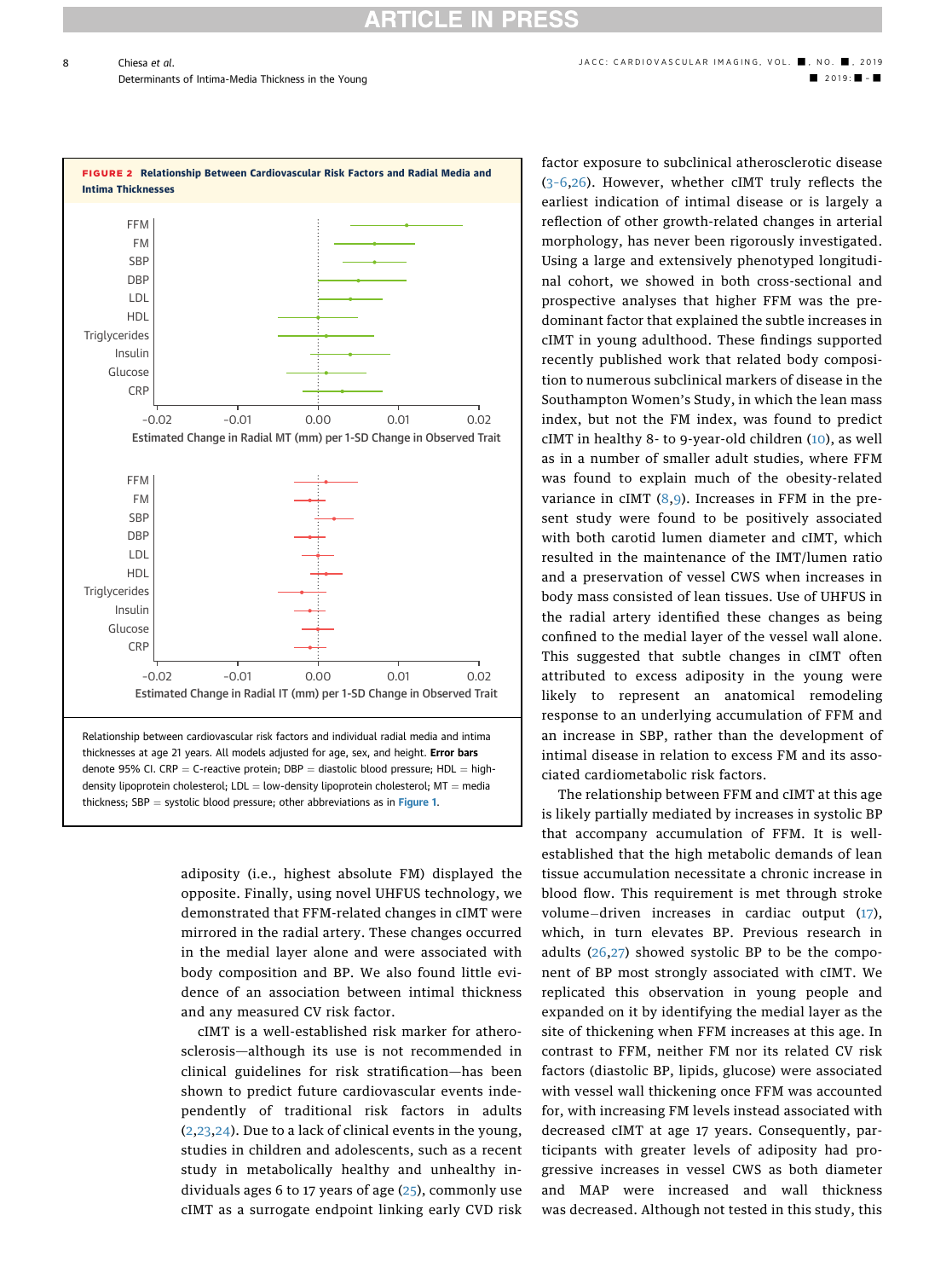## **RTICLE IN PRES**

<span id="page-8-0"></span>

to fat mass, and act to maintain vessel circumferential wall stress in the face of increasing blood pressure.

cumulative exposure to increased wall stress likely increased fractional collagen (rather than elastin) engagement within the vessel wall, leading to progressive stiffening of the major elastic arteries over time. These changes, combined with high levels of circulating metabolic risk factors, might confer longterm damage to the vasculature. Overall, our data suggested that the subtle increases in cIMT observed at this age in association with FFM may potentially represent a protective remodeling response within the vessel media, rather than the initial signs of atherosclerosis.

It is important to note that our findings were derived from a young predominantly healthy population cohort and did not imply that cIMT is an unsuitable surrogate marker for subclinical atherosclerotic disease in other clinical populations, either young or old. Although we propose that subtle changes in cIMT at this age were likely to reflect FFMrelated arterial remodeling, several studies suggested that more pronounced arterial wall thickening in older or unhealthy populations with more complex risk factor profiles were likely to be pathological. First, although cIMT was found to be predominantly related to body size (BMI and/or waist/hip ratio) and BP (SBP and pulse pressure) in adolescence (11 to 17 years) in a study of 635 healthy adolescents and young adults taking part in the Muscatine Offspring Study, additional independent associations for numerous other established CVD risk factors (total cholesterol, low-density lipoprotein cholesterol, triglycerides, and glycosylated hemoglobin) began to emerge when the same analyses were carried out in an older age group (18 to 34 years) with more pronounced changes in cIMT ([28\)](#page-10-0). Second, both genetic and observational studies from the slightly older Cardiovascular Risk in Young Finns cohort reported positive relationships between longitudinal measures of BMI and changes in cIMT at age 24 to 39 years ([29](#page-10-0)). This suggested that extended cumulative exposure to CV risk factors (e.g. elevated lipids, inflammation, and so on) might be critical in the development of arterial damage in later adulthood. Finally, using UHFUS in children with chronic kidney disease, our group previously demonstrated differential remodeling of the radial artery wall compared with healthy individuals. This pathological response was characterized by pronounced medial thickening in tandem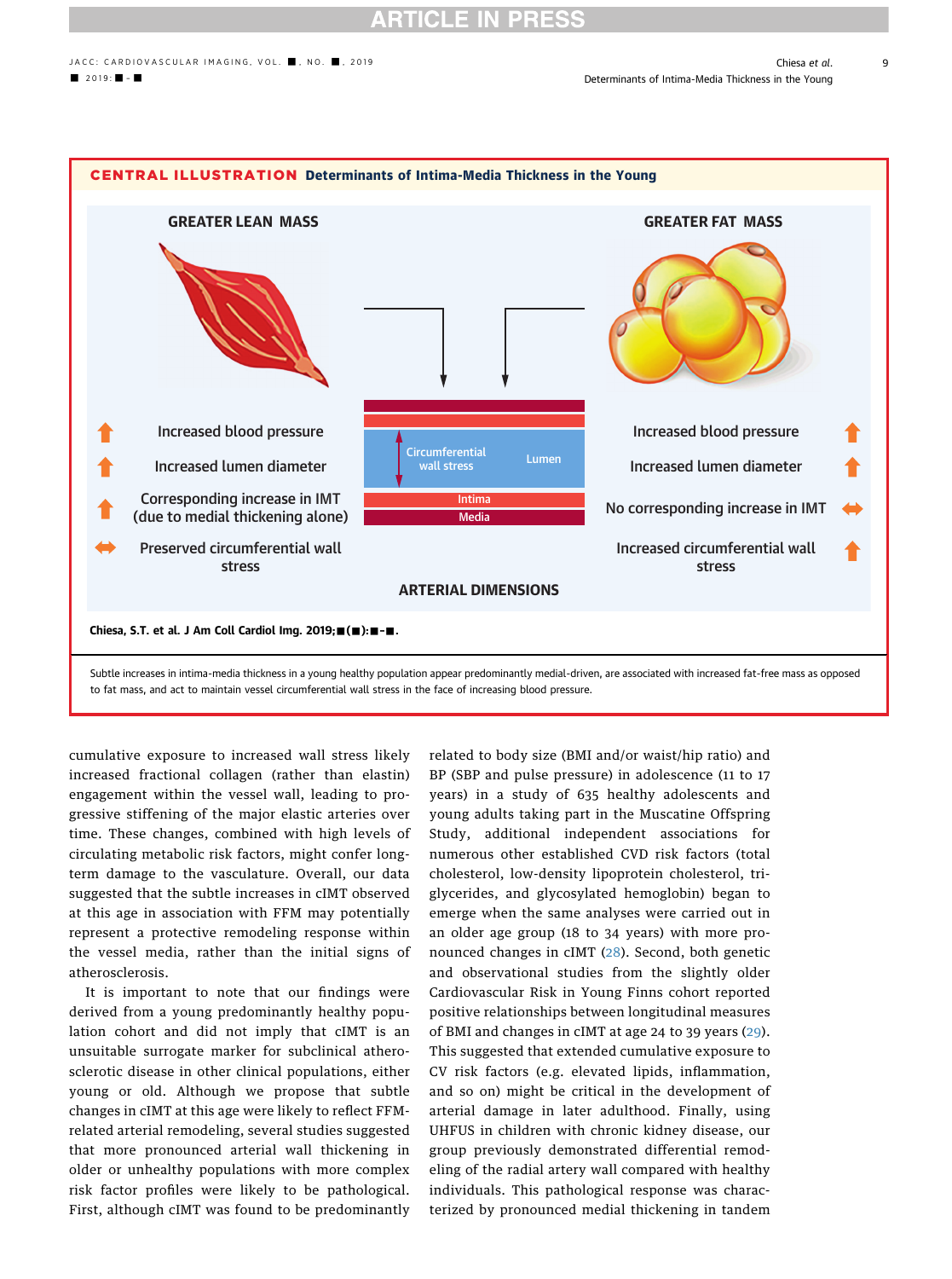10

with elevated serum phosphate levels that resolved following renal transplantation, which suggested an adverse influence of the uremic milieu on vessel structure [\(14\)](#page-10-0). Future studies using UFHUS in other high-risk adolescent groups (e.g., familial hypercholesterolemia or diabetes) might help to highlight the underlying wall layers driving IMT in different pathological states.

STUDY LIMITATIONS. This study had strengths and limitations. The observational nature of our findings prevented us from inferring causal relationships between exposures and outcomes. However, our findings built upon a recent Mendelian randomization study of this cohort that did not observe a causal relationship between BMI and cIMT ([17](#page-10-0)). Access to one of the world's largest and most extensively phenotyped longitudinal birth cohorts (ALSPAC) allowed us to conduct both cross-sectional and prospective analyses while adjusting for a wide range of sociodemographic, health-related, and lifestyle factors, thereby minimizing the potential for undetected confounding. Although a higher response rate from females in ALSPAC@21 might have affected results, we attempted to account for this in statistical models, and our findings in this group were consistent with those at age 17 years. The use of a novel UHFUS technique in a subset of these participants allowed us to explore the anatomical changes underlying increases in IMT that could not be detected using traditional ultrasound techniques. A potential limitation of UHFUS was the limited penetration depth of the ultrasound signal (approximately 1 cm), which required us to use a peripheral radial artery rather than the gold standard carotid artery for these tests. Research using UHFUS in older participants showed radial artery measures offered the same predictive risk for coronary heart disease compared with carotid measures ([13\)](#page-10-0). Although the possibility exists that different vessels might not respond to risk factors in the same way in the young, the virtually identical effect sizes between FFM and both cIMT (at age 17 and 21 years) and radial IMT (at age 21 years) suggested similar remodeling responses ([Supplemental](https://doi.org/10.1016/j.jcmg.2019.08.026) [Figures 5, Supplemental Table 8\)](https://doi.org/10.1016/j.jcmg.2019.08.026). Although the preservation of CWS suggested that this remodeling was predominantly adaptive in nature, we could not rule out the presence of an early pathological response to increased BP because of its known impact on future disease risk. Finally, although systematic differences across the follow-up period of the study were taken into consideration by age and/or study year-specific values in LCGMM analysis, the potential for residual bias in BP analyses due to the

different methodologies and/or equipment used at each clinic visit could not be excluded. In addition, despite efficient latent class separation and satisfactory fitting to observed data for measures of FFM, FM, and systolic BP, residual within-group variability that was not accounted for might still exist.

### **CONCLUSIONS**

These findings suggest that subtle changes in cIMT in young healthy populations may predominantly represent physiological adaptation to differing levels of FFM as opposed to evidence of intimal disease and signs of early subclinical atherosclerosis ([Central](#page-8-0) [Illustration](#page-8-0)). As a result, increases in cIMT should be interpreted with caution before adulthood. Other vascular measures may potentially be more appropriate for the identification of early arterial disease at this age.

ACKNOWLEDGMENT The authors are extremely grateful to all the families who took part in this study, the midwives for their help in recruiting them, and the whole ALSPAC team, which includes interviewers, computer and laboratory technicians, clerical workers, research scientists, volunteers, managers, receptionists, and nurses.

ADDRESS FOR CORRESPONDENCE: Prof. John Deanfield, UCL Institute of Cardiovascular Science, 1 St. Martin's Le Grand, London EC1A 4NP, United Kingdom. E-mail: j.deanfi[eld@ucl.ac.uk.](mailto:j.deanfield@ucl.ac.uk)

### **PERSPECTIVES**

### COMPETENCY IN MEDICAL KNOWLEDGE:

Subtle changes in cIMT in young healthy populations appear to be confined to the medial layer and may predominantly represent physiological adaptation to differing levels of FFM mass rather than evidence of intimal disease and signs of early subclinical atherosclerosis.

TRANSLATIONAL OUTLOOK: These findings are derived from a young and healthy population cohort free from established clinical disease. Additional studies are needed to establish whether the evolution of cIMT differs in individuals with differing risk factor profiles (e.g., young people with diabetes, familial hypercholesterolemia, and so on). Until such time, increases in cIMT should be interpreted with caution before adulthood.